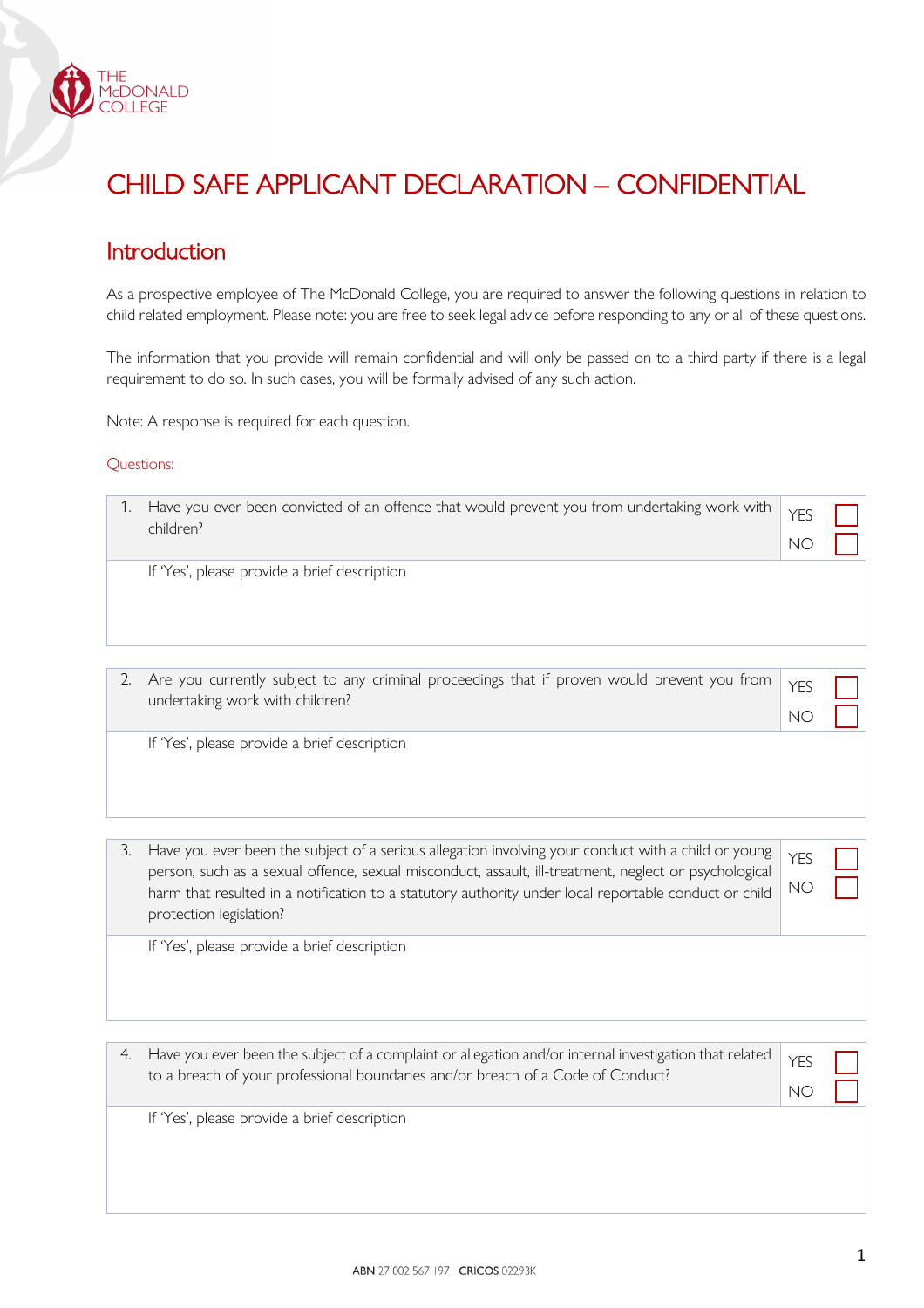

| 5. | Are you aware of any reason or concern, held by another person, which may make you unsuitable<br>to work with children?                                 | <b>YES</b><br>ΝO |  |
|----|---------------------------------------------------------------------------------------------------------------------------------------------------------|------------------|--|
|    | If 'Yes', please provide a brief description                                                                                                            |                  |  |
| 6. | Have you ever been the subject of an Apprehended Violence Order (AVO) that was made for the<br>purpose of protecting a child or young person from harm? | <b>YES</b><br>ΝO |  |
|    | If 'Yes', please provide a brief description                                                                                                            |                  |  |
| 7. | Have you ever been charged with any criminal offence?                                                                                                   | <b>YES</b><br>ΝO |  |
|    | If 'Yes', please provide a brief description                                                                                                            |                  |  |

| 8. | Have you ever been convicted of any criminal offence? |  |
|----|-------------------------------------------------------|--|
|    | If 'Yes', please provide a brief description          |  |

| During the last five (5) years have you been the subject of formal performance management and/or $\vert$ YES<br>disciplinary proceedings (or any action that might lead to such proceedings) in relation to your<br>employment? |  |
|---------------------------------------------------------------------------------------------------------------------------------------------------------------------------------------------------------------------------------|--|
| If 'Yes', please provide a brief description                                                                                                                                                                                    |  |

| 10. As a result of such proceedings or for any reason, have you ever been suspended, dismissed or   YES<br>asked to resign from your position? | NO 1 |  |
|------------------------------------------------------------------------------------------------------------------------------------------------|------|--|
| If 'Yes', please provide a brief description                                                                                                   |      |  |